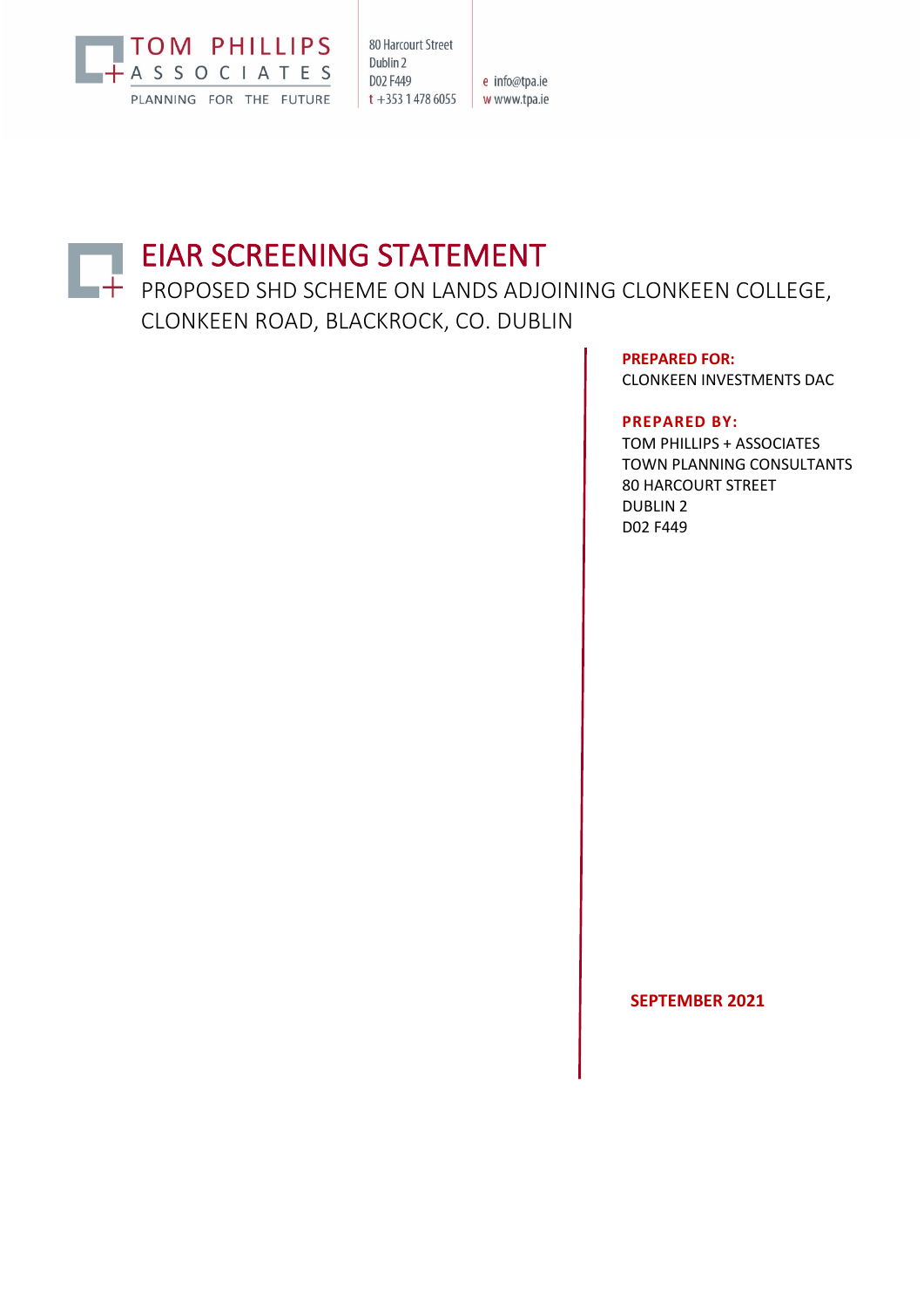

#### **1.0 INTRODUCTION**

This Environmental Impact Assessment Report (EIAR) Screening is submitted by Tom Phillips + Associates (TPA), Town Planning Consultants on behalf of our Client, Clonkeen Investments DAC, in respect of the proposed residential development of lands at the above location.

In summary, Clonkeen Investments DAC is seeking permission for residential development on a c. 3.3 ha site on residentially zoned lands adjoining Clonkeen College. The site is located within a mature residential area and is surrounded by existing residential developments, which generally comprise semi-detached and terrace housing, the back gardens of which back onto the site. The adjoining existing school buildings are confined to the northern end of their own lands, which generally comprise two storey, flat roofed buildings, and a single storey element with a pitched roof. These are separated by the subject site by the school playing fields. The proposed development can be summarised as follows;

*"Clonkeen Investments DAC intend to apply to An Bord Pleanála (the Board) for permission for a Strategic Housing Development with a total application site area of c. 3.3 ha, on a site located at Lands Adjoining Clonkeen College, Clonkeen Road, Blackrock, Co. Dublin. The development, with a total gross floor area of c 33,851 sq m, will provide 299 no. residential units and a 1 no. storey 353 sq m childcare facility with dedicated play area 231 sq m. The development will consist of 18 no. ground floor 3 bedroom duplex apartments and 18 no. 2 bedroom apartments above and 12 no. ground floor 2 bedroom apartments with 12 no. 3 bedroom duplex apartments above. The 60 no. duplex units are arranged in 6 no. three storey blocks. The development will also consist of 239 no. apartment units (111 no. 1 bedroom apartments, 120 no. 2 bedroom apartments and 8 no. 3 bed apartments) arranged in 4 no. 6 storey blocks over 1 no. storey basement; public open space, communal open space and private open space (including all balconies, terraces and individual unit gardens at all levels); 614 sq m communal resident facilities including concierge and welcome area (195 sq m), residents' flexible work facility (219 sq m), residents' lounge (100 sq m) and residents' gym area (100 sq m).*

*The development will also provide for the demolition of the 2 no. storey office building ('St. Helen's', Meadow Vale - 470 sq m) to facilitate new vehicular, pedestrian and cyclist access to the site, to the north of the proposed development via Meadow Vale.*

*The development will also include the provision of 2 no. designated play areas; internal roads and pathways; bin stores; 248 no. car parking spaces, including 167 no. at basement level and 2 no. shared vehicle (GoCar) spaces, 388 no. bicycle parking spaces, and 10 no. motorcycle parking spaces at basement and surface level; hard and soft landscaping; plant; boundary treatments including the repair and replacement of some existing boundary treatments; the provision of new surface water and foul drainage pipes and any required pipe diversion works or build over works; internal foul pumping station; a new internal access road and paths; changes in level; services provision and related pipework, ducting and cabling; electric vehicle charging points; 4 no. stormwater attenuation tanks; 1 no. ESB substation; photovoltaic panels; SUDS including green roof provision; signage; provision for future pedestrian access to Monaloe Park to the east of the development, including the provision of a pedestrian bridge, extending over the drainage ditch; public lighting and all site development and excavation works above and below ground."*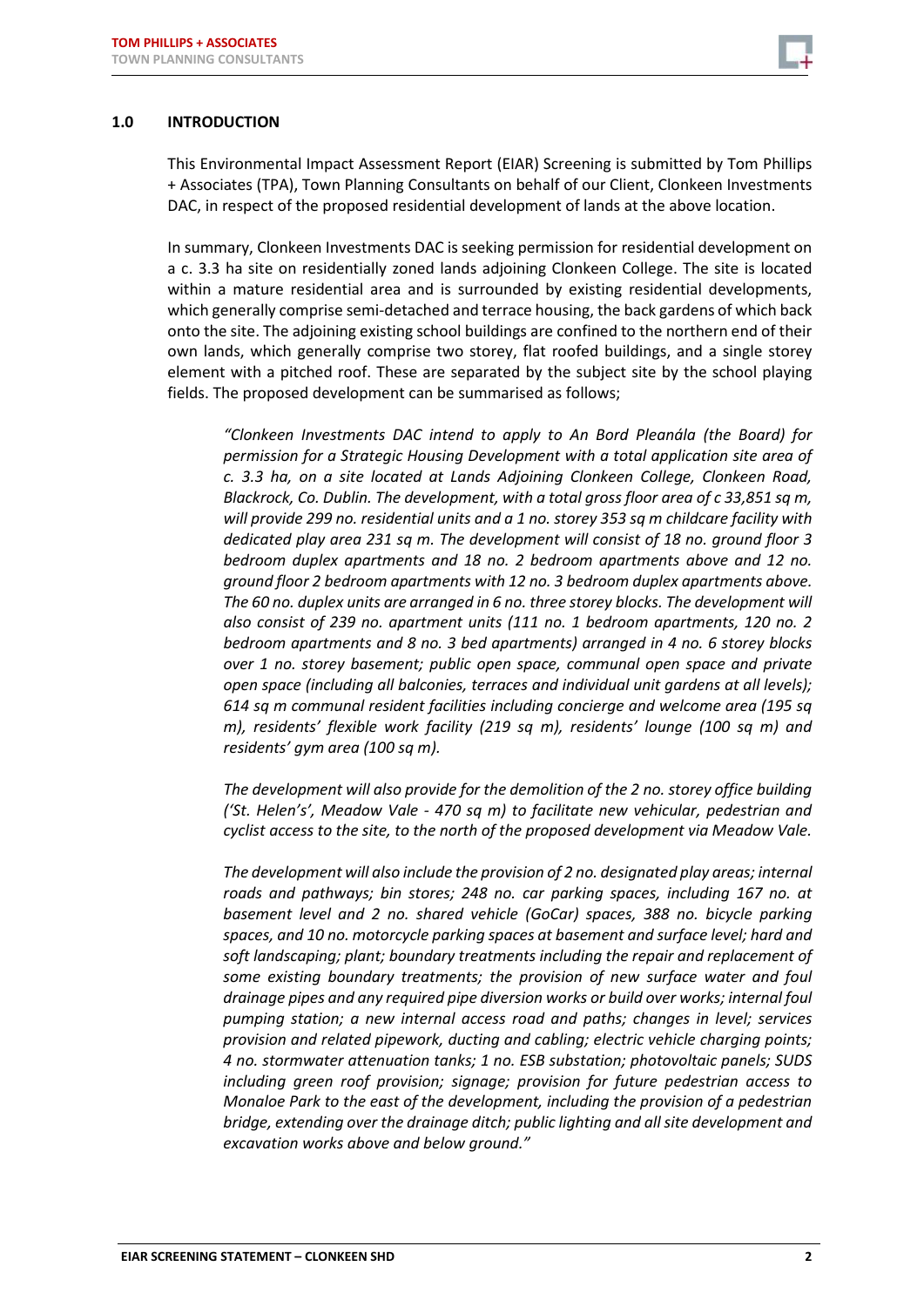

The purpose of this Report is to provide:

- An assessment of the proposed development in the context of the relevant thresholds for this form of development (residential), which require the preparation of a mandatory Environmental Impact Assessment Report (EIAR);
- An assessment of sub-threshold considerations for the proposed development, and
- An outline of the scope and content of the proposed Planning Application including all relevant assessments, which we propose to submit in lieu of a formal EIAR regarding the proposed development.

This Report has had regard to the *EIA Guidance for Consent Authorities regarding Subthreshold Development* (guidance), which was published by the then Department of the Environment, Heritage and Local Government in August 2003. We have also considered the provisions of the *Environmental Impact Assessment of Projects (EIAR) Guidance on Screening* published by the European Union in 2017. The Screening Checklist included in that document is enclosed as Appendix A to this Report.

## *1.1 Summary*

In summary, having regard to the relevant thresholds set out in Schedule 5 of the *Planning and Development Regulations 2001 (as amended)* regarding mandatory EIS (now EIAR) provision for this form of development, in our opinion, the subject proposal comprises a subthreshold development.

Secondly, according to the *EIA Guidance for Consent Authorities regarding Sub-threshold Development, August 2003*, a formal EIAR would not be required for this particular development. This is due, *inter alia*, to the development site area (c. 3.3 ha) and its locational characteristics, the proposed number of residential units (299 no.) and the fact that this proposal is unlikely to give rise to significant environmental effects.

Thirdly, while it is considered that a formal EIAR in not required in this instance, it is proposed that detailed and comprehensive assessments, as required, have been prepared and accompany the planning application, which assess and address all of the relevant potential planning and environmental issues pertaining to the subject development. These assessments inform development responses to the specific issues raised by the proposed scheme. The assessments enclosed with the application are also designed to address the issues raised by this type of development and provide the requisite levels of environmental assessment to the appropriate standards.

## **2.0 STATUTORY INSTRUMENTS**

## *2.1 Schedule 5 of the Planning and Development Regulations 2001 as amended*

Part X of the *Planning and Development Act 2000* (as amended) provides a basis in primary legislation for EIA. Part X of the Act establishes a framework for EIA with the detail provided in Schedules 5, 6 and 7 of the *Planning and Development Regulations 2001* as amended (Regulations).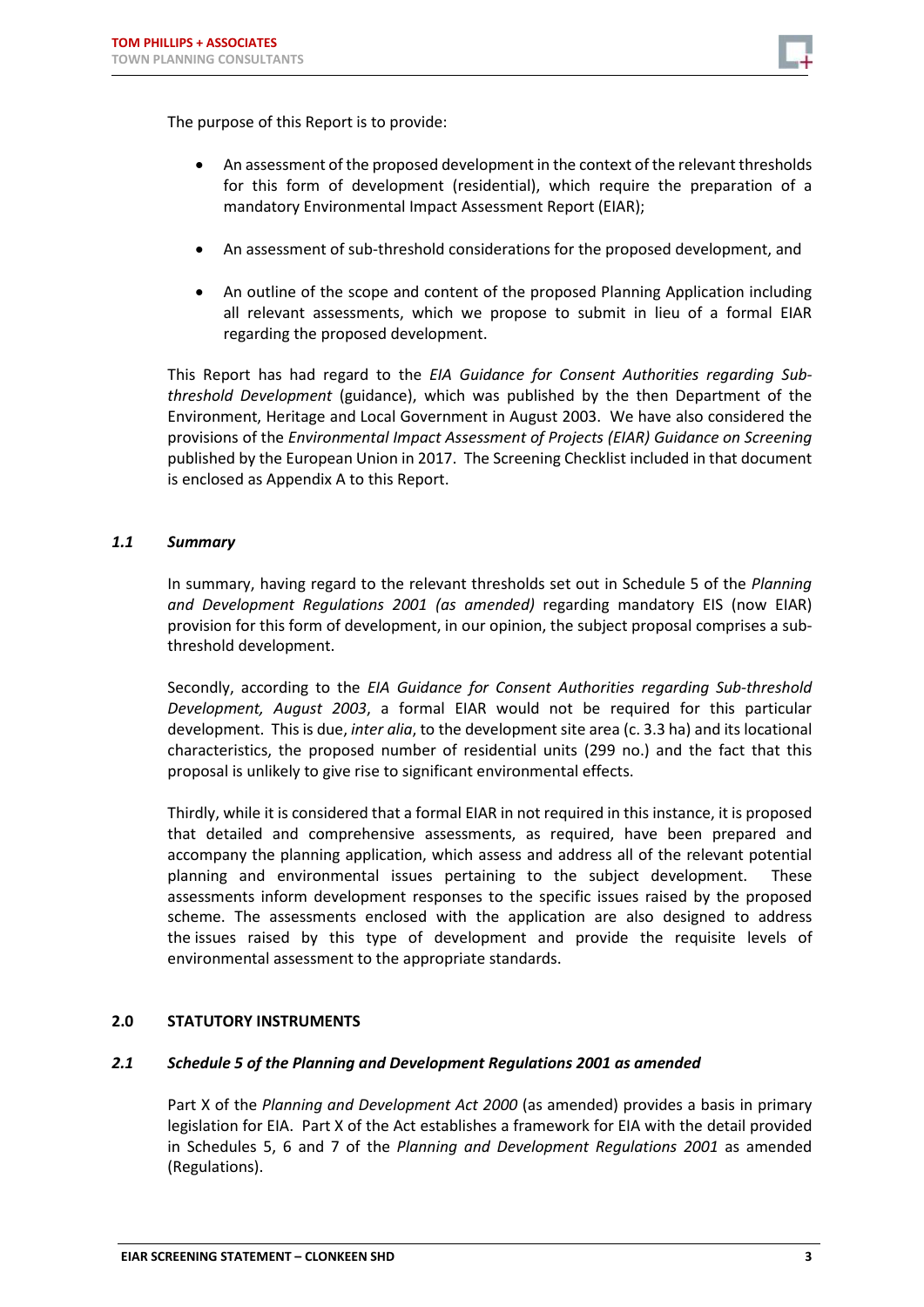

Schedule 5 of the Regulations sets out types of development for which mandatory EIA is required and is, therefore, an important reference point in the context of establishing the threshold for EIS preparation.

In terms of the different categories of development listed in Schedule 5 of the Regulations, the subject development relates to Part 2(10)(b)(i) and (iv) of the *Planning and Development Regulations 2001* as amended regarding *'Infrastructure Projects'*respectively and provides the relevant area/development thresholds as follows:

*'Construction of more than 500 dwelling units'*

*'Urban development which would involve an area greater than 2 hectares in the case of a business district, 10 hectares in the case of other parts of a built-up area and 20 hectares elsewhere. (In this paragraph, "business district" means a district within a city or town in which the predominant land use is retail or commercial use.)'*

The proposed development in this case comprises 299 no. residential units, which is significantly below the above threshold. As such, it is considered that a mandatory EIAR is not required on the basis of number of dwelling units. This is further borne out by the EIAR Screening Checklist enclosed as Appendix A.

With regard to urban development and site area, the site is not located in an area that would be considered to comprise a '*business district'* as per the above definition. The subject site is located in what would be considered a substantially suburban residential area, also characterised by an adjoining institutional (education) user. As such, the 2 hectare site area threshold does not apply here.

The subject site area is c. 3.3 ha, which is very significantly below the *'other parts of a built-up area'* threshold of 10 hectares. Thus, having regard to the above thresholds and the nature of the subject proposal, it is submitted that a mandatory EIAR is not required in respect of this development.

# **2.2** *EIA Guidance for Consent Authorities regarding Sub-threshold Development*

The issue that consequently arises is whether the proposed development, which is subthreshold, still warrants EIAR. In this regard, we have assessed the proposal against the criteria as identified in the *EIA Guidance for Consent Authorities regarding Sub-threshold Development* (guidance), which was published by the then Department of the Environment, Heritage and Local Government in August 2003.

The primary aim of this document is:

*"To provide practical guidance for the competent/consent authorities in deciding whether or not a sub-threshold development is likely to have significant effects on the environment. The guidance should also assist developers and EIA practitioners in forming an opinion as to whether or not EIA would be appropriate to a specific subthreshold development proposal".*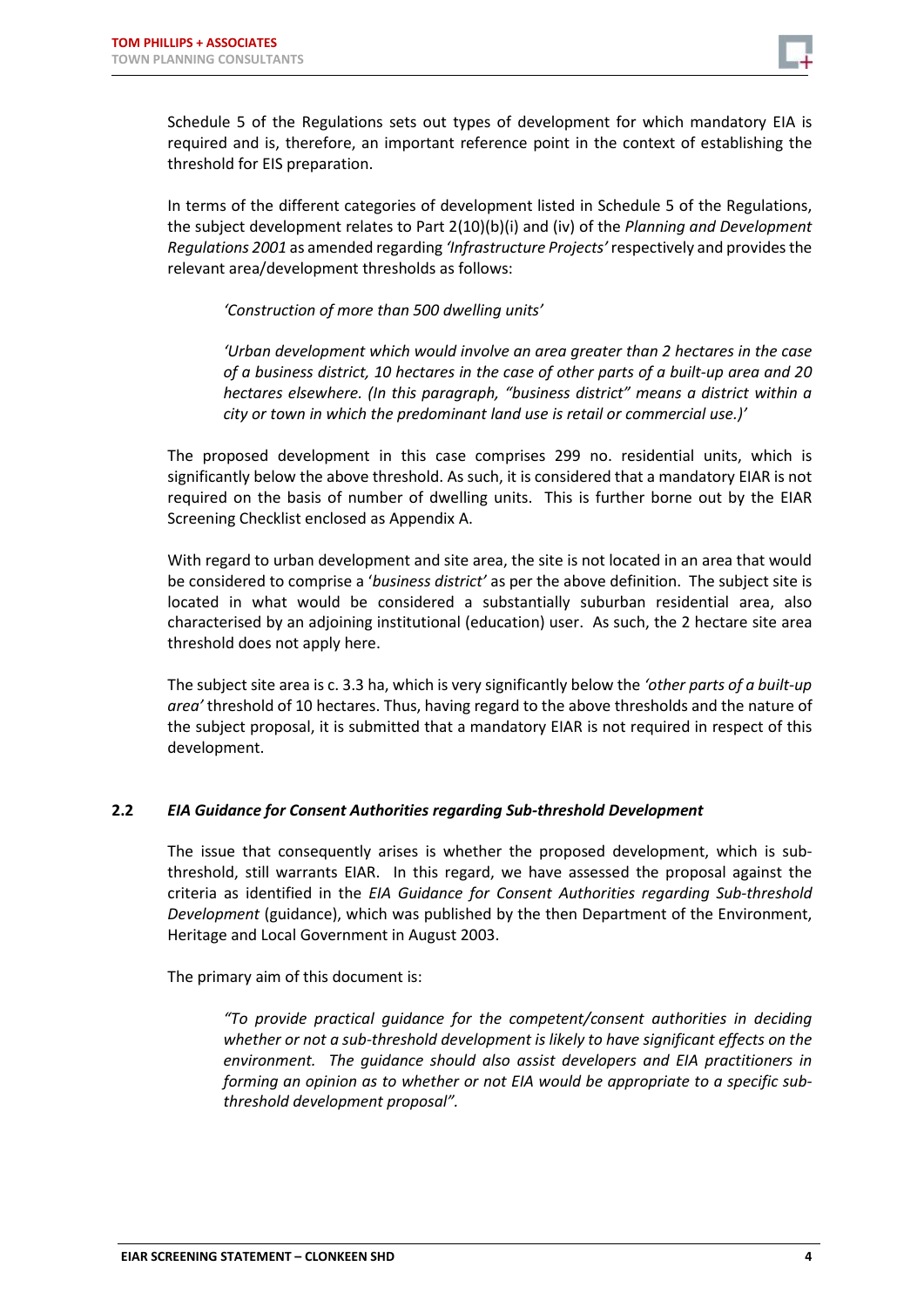

The guidance also notes that:

*'Irish EIA legislation mirrors the mandatory requirement in the Directive to carry out EIA in respect of certain project classes. In many cases, Ireland has adopted a substantially lower threshold than set in the Directive.'*

As illustrated above, the subject development is substantially below the mandatory EIA thresholds identified in the Regulations.

Paragraph 3.4 further states:

*'In light of the approach by Ireland (i) in setting mandatory thresholds for each of the Annex II project classes and (ii) in setting these thresholds at substantially lower levels than comparable Annex I thresholds in the Directive, the need for sub-threshold EIA should be fairly limited in Ireland'.*

We concur with this statement and consider that the current proposal similarly does not require the preparation of a formal sub-threshold EIS.

#### *Key Issues*

The stated key issue for the competent/consent authorities in the context of the possible need for an EIA regarding sub-threshold developments is *'whether or not such development is likely to have significant effects on the environment'*. The document, therefore, provides guidance to assist authorities in determining whether or not *"significant"* effects on the environment are likely in the context of sub-threshold development.

While the guidance acknowledges that *'there are no hard and fast rules which can be applied'*, it sets out three criteria which competent/consent authorities must have regard to, in assessing whether or not the likely effects are *"significant"*.

The stated criteria for determining whether a development would or would not be likely to have significant effects on the environment are:

- o *Characteristics of the Proposed Development;*
- o *Location of the Proposed Development, and;*
- o *Characteristics of Potential Impacts.*

The guidance also advises that particular attention should be paid to projects which are *'close to the national statutory thresholds'*, which is not the case here as illustrated above.

## *Characteristics of the Proposed Development*

The six sub-criteria which the guidelines identify as being important in terms of the characteristics of the proposed development are set out below. The relationship between the proposed development and each of these criteria is detailed below.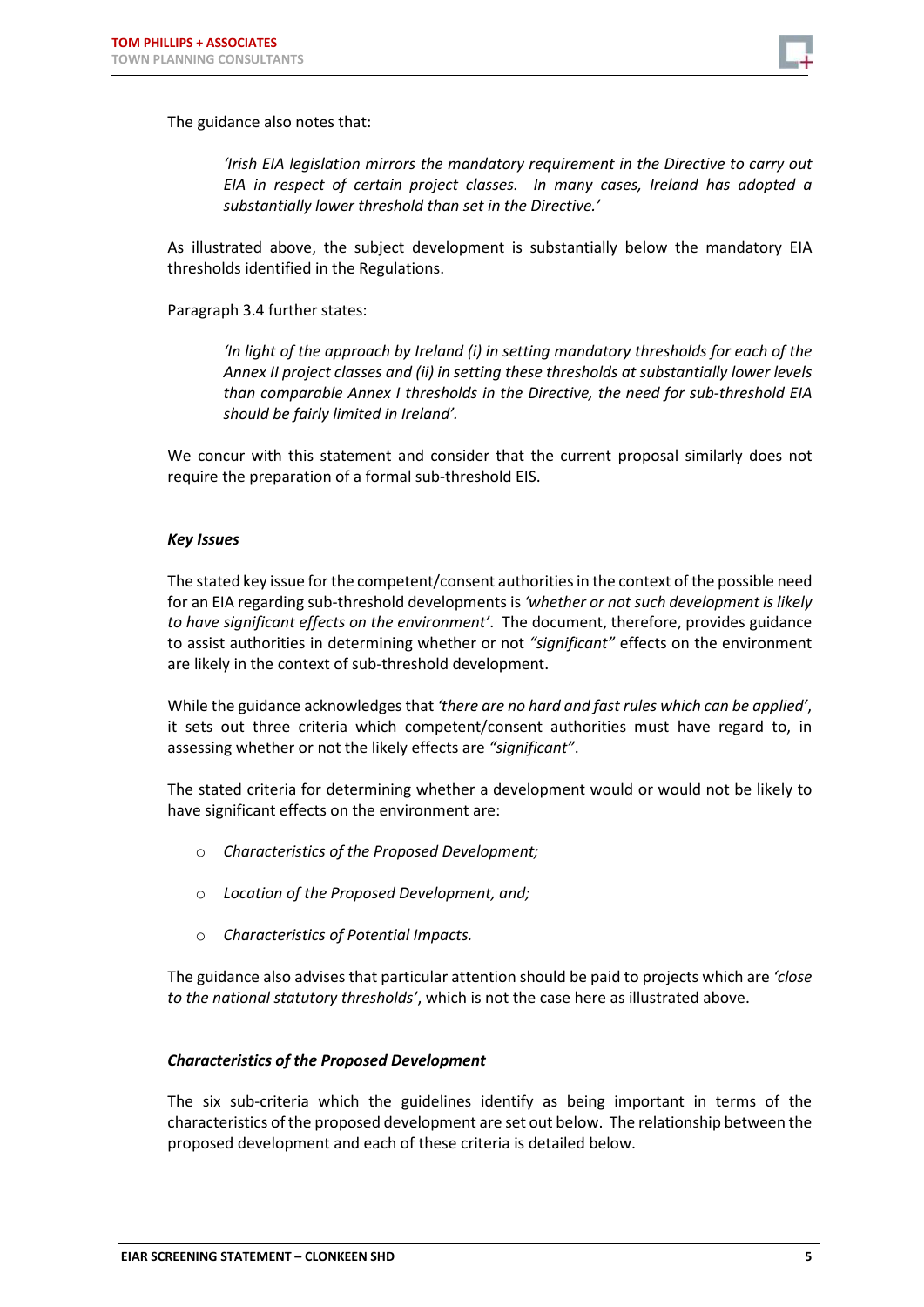

An amendment to the Regulations in 2008 referenced *'the nature of any associated demolition works'* as being a relevant characteristic for assessment. A 2 no. storey, 470 sq m office block (St. Helen's) is to be demolished on Meadow Vale to facilitate site access, however this is not deemed to be significant. On the basis that no significant demolition is proposed as part of this development, this is not considered a relevant assessment issue regarding the subject proposal.

## *Size of the Proposed Development*

As previously outlined in Section 2.1, the subject development involves a site area of c. 3.3 ha and is situated in an area which would be classified as being *"other parts of a built-up area"*. The appropriate threshold for development in such areas is 10 hectares. The subject development, therefore, involves an area which equates to just c. 33% of this threshold.

# *The Cumulation with other Proposed Development*

The guidance references the issue of cumulation with other projects. In this regard, a site layout plan has been submitted with the subject application that outlines how the proposed development integrates and responds to its surroundings. We note that currently no significant proposed development directly adjoins the site.

In terms of other permitted, but unbuilt, developments located outside the site but within its vicinity, the Applicant is cognisant of same and where there is a cumulative relationship between these developments and the subject proposal (e.g., sanitary services provision, water supply, cumulative traffic impact, etc), potential impacts have been assessed in a cumulative manner.

## *The Use of Natural Resources*

The proposed development will not involve the use of natural resources; therefore, this is not a considered relevant consideration in terms of the subject proposal.

## *The Production of Waste*

The production of waste is not considered a primary characteristic of the proposed development. Waste Management has been addressed as a part of the planning application (please refer to documentation prepared by AWN Consulting Engineers). This has been integrated into the overall management regime for the development, but has also been considered from a construction and demolition perspective.

## *Pollution and Nuisances*

As with the production of waste, pollution and nuisances will not be primary characteristics of the proposed development. It is proposed that assessments of, *inter alia,* Landscape, Visual Impact, Ecological, Noise and Vibration and Traffic and Transportation Impact form part of the application and have been considered.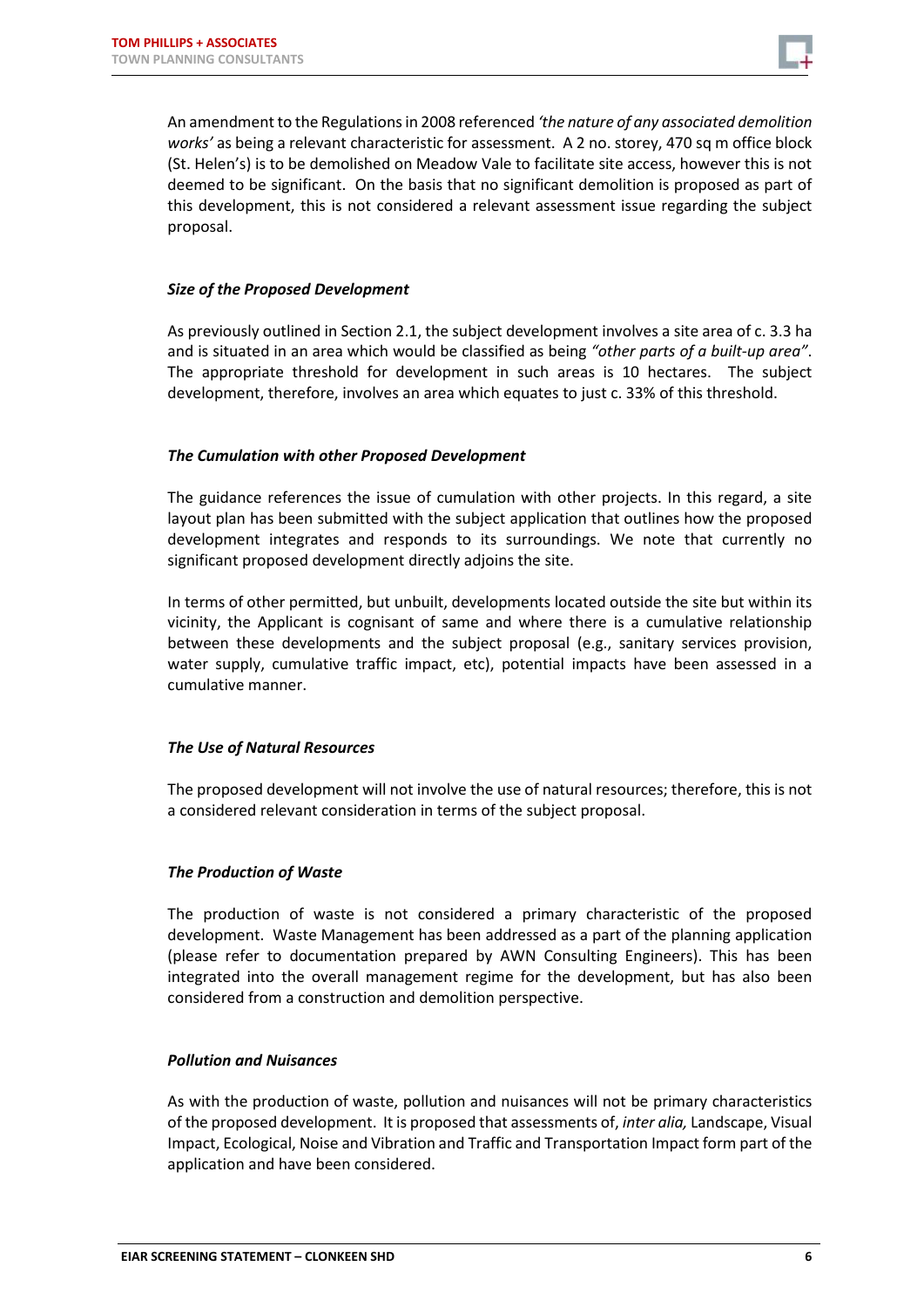

#### *The Risk of Accidents, having regard to Substances or Technologies Used*

It is proposed that the risk of accidents, having regard to substances or technologies used, will be extremely low in this case, given the nature of the proposed development.

#### *Location of the Proposed Development*

In terms of the location of the proposed development, the guidance identifies three subcriteria which should be considered in the context of the environmental sensitivity of geographical areas likely to be affected:

#### *"The existing land use;*

*The relative abundance, quality and regenerative capacity of natural resources in the area; The absorption capacity of the natural environment, paying particular attention to the following areas: Wetlands; coastal zones; mountain and forest areas; nature reserves and parks; areas classified or protected under legislation, including special protection areas designated pursuant to Directives 79/409/EEC[1](#page-6-0) and 92/43/EEC[2](#page-6-1); areas in which the environmental quality standards laid down in legislation of the EU have already been exceeded; densely populated areas; and, landscapes of historical, cultural or archaeological significance."* 

The existing land use of the site is a vacant site, in former use as a playing pitch associated with an adjoining education use. In this regard, the proposed development of the site for residential purposes, with a childcare facility, will accord with the existing long-established residential land use that characterises the wider area. It is not considered that the existing land use will be adversely affected in environmental terms by the proposed development, as per the Ecological Impact Assessment, Flood Risk Assessment, Landscape and Visual Impact Assessment and other environmental assessments enclosed with the application.

The natural resources in the area of the subject lands will be unaffected by the proposed development.

The absorption capacity of the natural environment of the proposed development are addressed in the assessments enclosed with the planning application, but this is considered good in terms of existing infrastructure provision and known future upgrades of infrastructure being available or made available to serve the site, as standard. This is outlined further in the enclosed documentation. In visual terms, the proposed new build elements have been very carefully considered and sited by the scheme architects pursuant to a detailed architectural assessment of the surrounding site context and review of potential impacts. Consideration was also given to feedback received by both Dún Laoghaire-Rathdown County Council and An Bord Pleanála in relation to design, height, scale and massing following the Section 247 process and the Section 5 Tripartite meeting.

In addition, the subject proposal is sensitively designed to ensure it respects adjoining development and seeks to minimise significant visual impact, where possible, through a combination of appropriate choice of materials and finishes and landscape design.

<span id="page-6-0"></span><sup>1</sup> Council Directive on the conservation of wild birds

<span id="page-6-1"></span><sup>2</sup> Council Directive on the conservation of natural habitats and of wild fauna and flora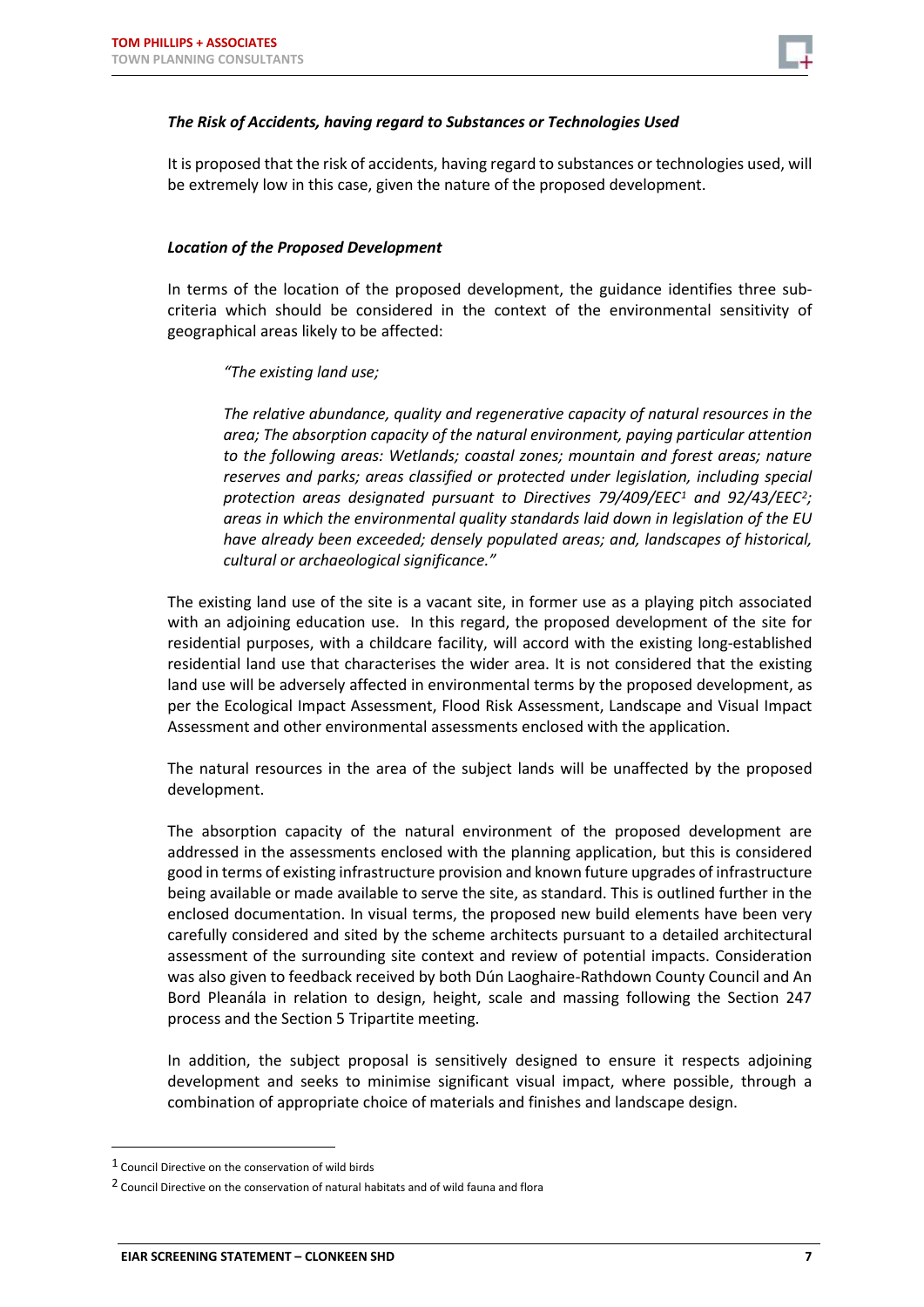

It is considered that there is adequate absorption capacity to accommodate the scale of the proposed development in this particular location.

Furthermore*,* the areas noted above as requiring *'particular attention'* in terms of sensitivity will not apply to the subject lands including:

- Wetlands (n/a);
- Coastal zones (n/a);
- Mountain and forest areas (n/a);
- Nature reserves and parks (n/a);
- Areas in which the environmental quality standards laid down in legislation of the EU have already been exceeded (n/a) and;
- Densely populated areas (n/a).

The site does constitute *"Landscapes of historical, cultural or archaeological significance,"*  however, a detailed *Archaeological Impact Assessment* has been undertaken and no landscape designations are noted in the *Development Plan* in relation to the site. There are no protected structures on or near the site. A *Landscape and Visual Impact Assessment*, prepared by Doyle O' Troithigh Landscape Architects has been completed in respect of the impacts of the proposed development and is included with the planning application. This includes an assessment of impacts of the proposed development and of 8 no. verified views surrounding the development.

This Report notes;

*"The site is in a relatively enclosed area accessed off Meadow Vale. Housing bounds 3 sides of the site with the Clonkeen College campus to the north of the site. The housing that back onto the site will have visual impacts from the development particularly at the initial site development works and construction phase. The houses on the eastern side of the site have little existing boundary screening and the visual impacts will be greater than those on the southern and western boundaries where existing mature tree and garden vegetation provides a level of screening for the occupants. The lower 3-storey duplex units on the eastern boundary will minimise the level of negative visual impacts for these residents. The arrangement of the taller apartment blocks in the centre of the site with their gable facing the playing pitches reduces the potential visual impact on the school and playing pitches."*

Please refer to the Doyle O'Troithigh Assessment Report for further information on expected impacts and design mitigation measures adopted to reduce impact of the proposed development.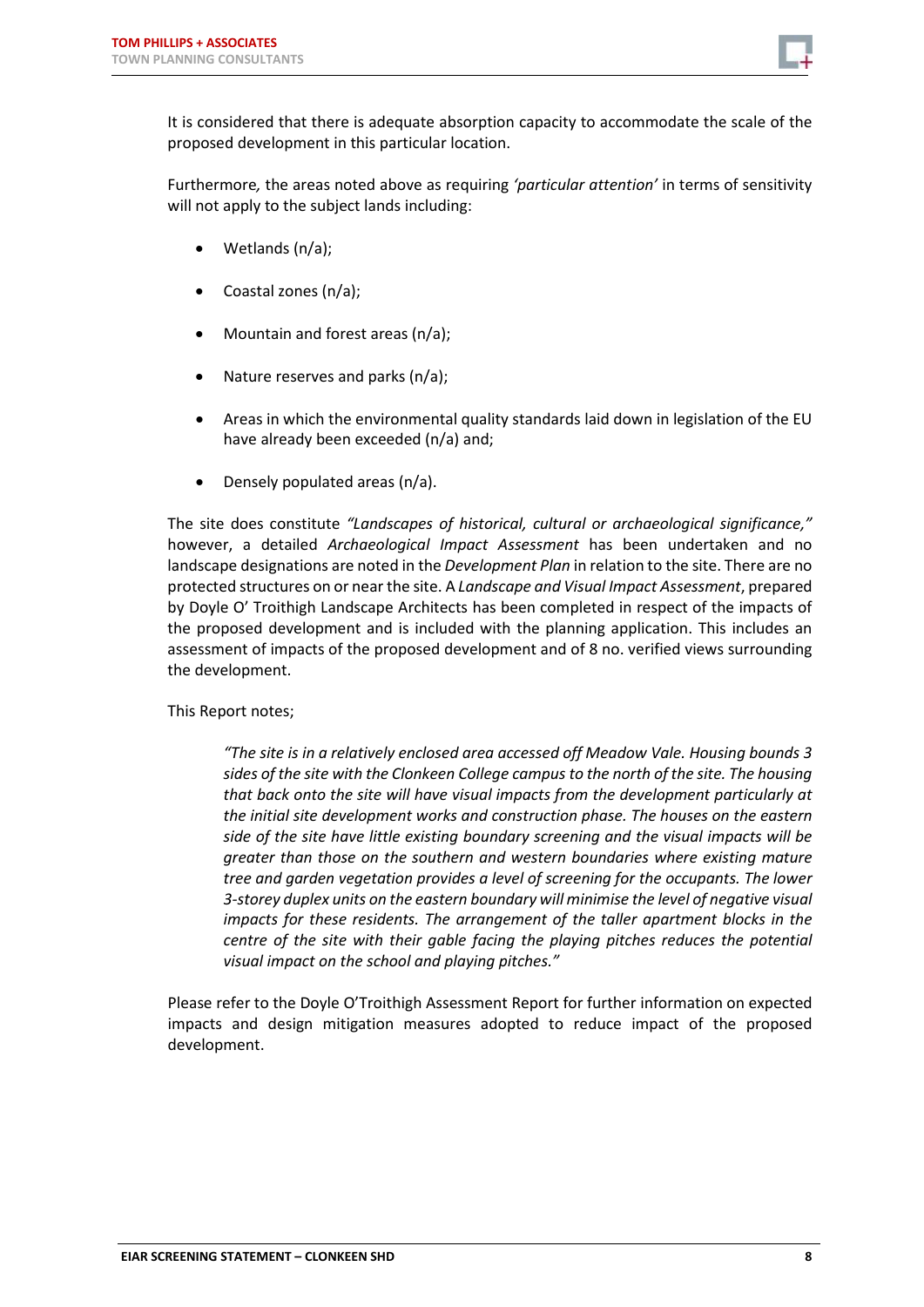

## *Characteristics of Potential Impacts*

As previously outlined in above, there are no *"significant effects"* associated with the proposed development, primarily due to its characteristics (being significantly below all of the appropriate thresholds) and location (substantially within the existing built context of a wellestablished residential area). Therefore, the issues which Schedule 7 lists as being important to have particular regard to, including*, inter alia, 'the extent of the impact (geographical area and size of the affected population)'* and *'the transfrontier nature of the impact'* are not considered to be applicable in this context.

Notwithstanding the above, detailed assessments accompany the planning application that provide a holistic and comprehensive analysis of the proposed development and an assessment of relevant potential planning and environmental impacts. Whilst not comprising an EIAR in the formal legal sense, which we contend is not required in respect of this proposal, the enclosed documents provides the level of assessment required to an equivalent standard. A brief summary of the inputs included with the application is set out below:

- *A description of the characteristics of the site location and description of development;*
- *An overview of the planning history of the lands and an examination of any issues arising;*
- *A detailed analysis of the relevant planning policy guidance at a strategic, regional and local level;*
- *A Site Masterplan and Design Rationale;*
- *An Archaeological Assessment;*
- *A Landscape Rationale (including tree survey) and Masterplan;*
- *A Landscape and Visual Impact Assessment;*
- *A Daylight and Sunlight Assessment;*
- *An Ecological Impact Assessment, Breeding Bird Survey and Bat Survey (the latter two took place during the appropriate seasons);*
- *A Natura Impact Statement.;*
- *A Flood Risk Assessment and assessment of Sanitary Services;*
- *A Traffic Impact Assessment including a DMURS statement, Mobility Management Plan and Car Parking Rationale.*

These assessments inform development responses to the specific issues raised by the proposed scheme. The assessments enclosed with the application are also designed to address the issues raised by this type of development and provide the requisite levels of environmental assessment to the appropriate standards.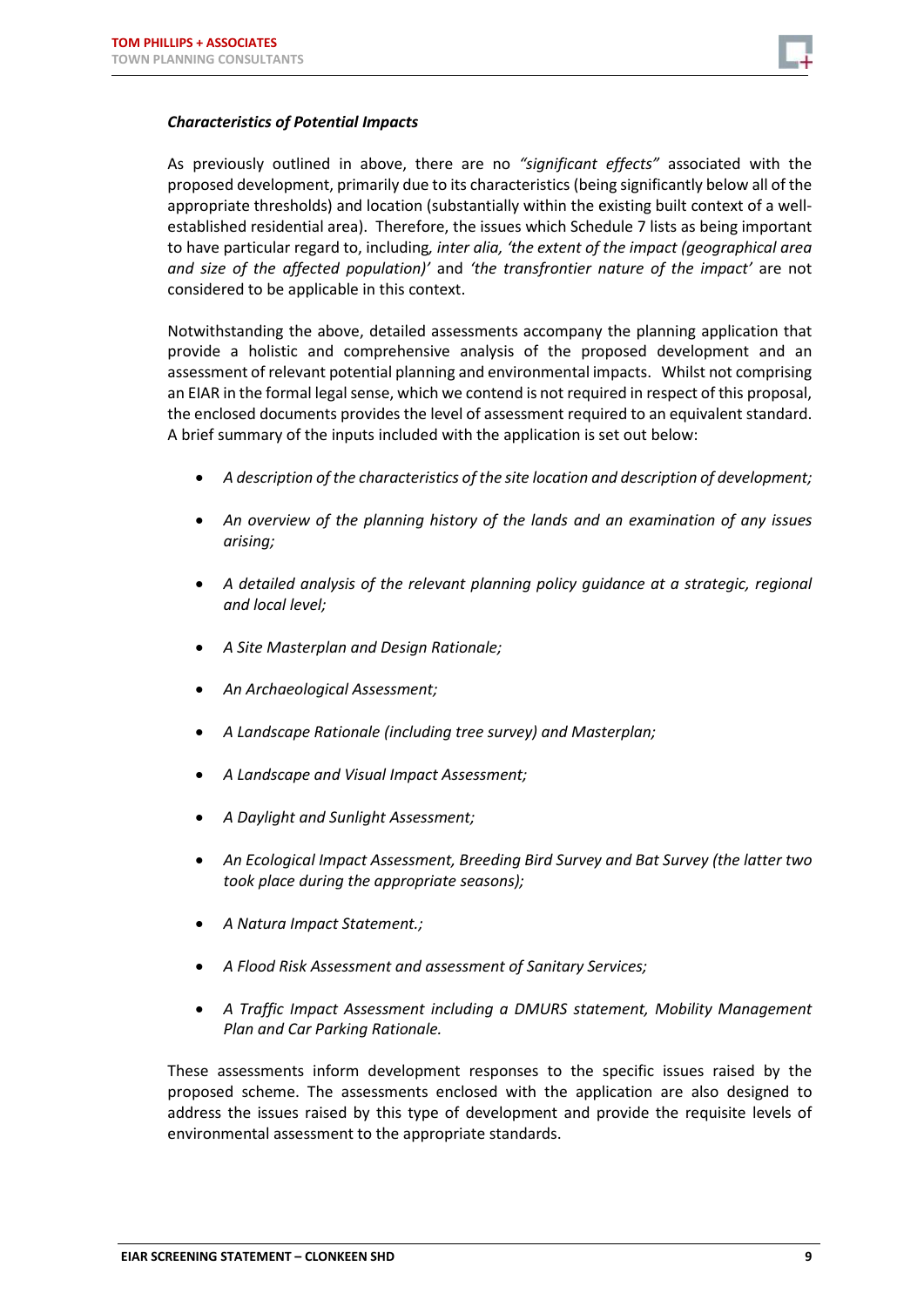

#### **3.0 ARTICLE 299B AND 299C CONSIDERATIONS**

Altemar Ltd., at the request of Clonkeen Investments DAC, have prepared a statement in accordance with Article 299B and C of the *Planning and Development Regulations 2001 to 2021* in relation to the proposed Strategic Housing Development. The statement is to provide information and assist An Bord Pleanála in completing an examination for the purposes of a screening determination in accordance with Articles 299B and 299C of the *Planning Regulations.*

In particular, it is provided so that the Board may have regard to *"the available results, where relevant, of preliminary verifications or assessments of the effects on the environment carried out pursuant to European Union legislation other than the Environmental Impact Assessment Directive"* in accordance with Article 299C(1)(a)(iv) of the *Planning Regulations.*

The statement summarises the assessments carried out the proposed development and identifies that there is no *"significant and realistic doubt in regard the likelihood of significant effects on the environment arising from the proposed development".* As a result of the statement, An Bord Pleanála is able to carry out their assessment in relation to Articles 299B and 299C of the Planning Regulations. Please refer to the enclosed Statement in Accordance with Article 299 B, prepared by Altemar Ltd.

#### **4.0 DIRECTIVE 2001/42/ EC, SEA DIRECTIVE**

Strategic Environmental Assessment or SEA is the term which has been given to the environmental assessment of plans and programmes, which help determine the nature and location of individual projects taking place. Directive 2001/42/EC of the European Parliament and of the Council of Ministers, of 27th June 2001, on the Assessment of the Effects of Certain Plans and Programmes on the Environment (SEA Directive). The SEA Directive was transposed into Irish Law through the European Communities (Environmental Assessment of Certain Plans and Programmes) Regulations 2004 (Statutory Instrument Number (SI No. 435 of 2004) and the Planning and Development (Strategic Environmental Assessment).

A Strategic Environmental Assessment (SEA) Environmental Report has been prepared for the *Dún Laoghaire-Rathdown County Development Plan 2016-2022.* It has been undertaken by CAAS Ltd. on behalf of Dún Laoghaire-Rathdown County Council. The Plan sets out an overall strategy for the proper planning and sustainable development of the functional area of Dún Laoghaire- Rathdown County Council for the period 2016- 2022.

Reports in the current submission that are relevant to this Directive include the Environmental Impact Assessment Screening Report, Planning Report, Statement of Consistency and the Material Contravention Statement, all of which have been completed and enclosed by Tom Philips Associates.

The *Dún Laoghaire-Rathdown County Development Plan 2016-2022* has been consulted throughout the process of the design and preparation of assessment reports for this project. The *Dún Laoghaire-Rathdown County Development Plan 2016-2022* has been informed by the SEA Environmental Report for the *Dún Laoghaire-Rathdown County Development Plan 2016- 2022.* As a result, no further assessment in relation to DIRECTIVE 2001/42/ EC, SEA DIRECTIVE is required.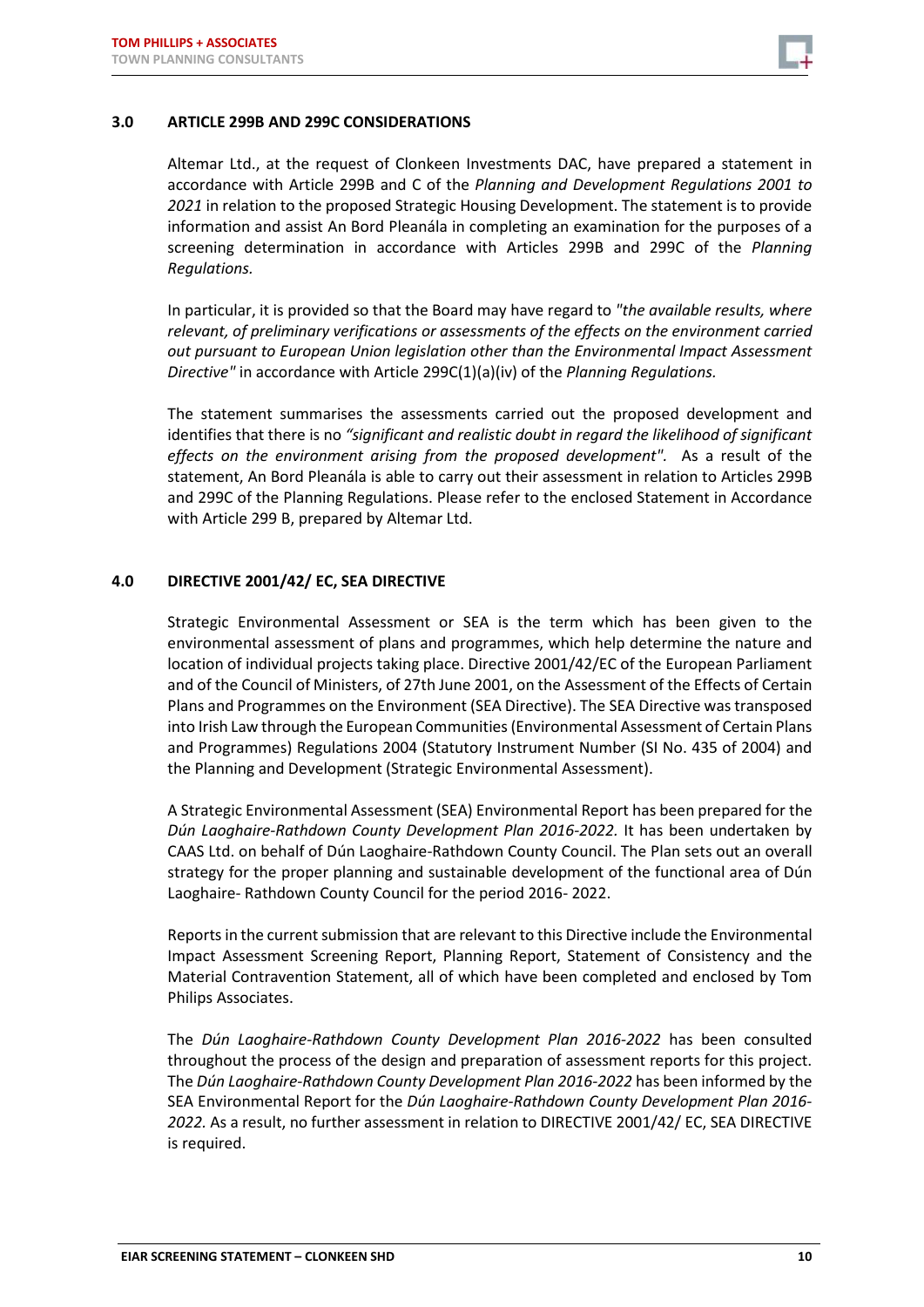

#### **5.0 WATER FRAMEWORK DIRECTIVE**

As outlined in the Natura Impact Statement, prepared by MKO Ecology;

*"The 2020 Q-Value for the Kill o' the Grange Stream measured just upstream of the proposed development site at Footbridge Meadowvale was 3 (poor), as was the 2000 Q-Value measured at the Bridge on Johnstown Road, about 0.6km downstream and the 2020 Q-Value measured at Killiney Hill Road Bridge about 5km downstream of the proposed development site. The river waterbody Water Framework Directive (WFD) status 2013-2018 for the Kill o' the Grange Stream was 'poor' and river waterbodies risk was deemed 'at risk'. The coastal water quality 2010-2012 of Southwestern Irish Sea – Killiney Bay (HA10) was 'unpolluted'. The coastal waterbody WFD status 2013- 2018 for the same area was 'high' and coastal waterbodies risk was deemed 'not at risk'."*

As outlined in the Ecological Impact Statement, prepared by Altemar Ecology;

*"Watercourses and surface runoff are seen as the main potential pathway for impacts on biodiversity outside of the site. The site is proximate to drainage ditch which flows into the Kill Of The Grange Stream which flows to Killiney Bay. However, no designated sites are located downstream of the proposed development and foul water will discharge to the Shanganagh WWTP. There is no direct or indirect hydrological pathway from the proposed development site to a designated site. Mitigation measures have been developed to reduce impacts on biodiversity to non-significant levels. The overall impact on the ecology of the proposed development will result in a Negligible/adverse/international/ negative impact/Not significant/long term residual impact on the ecology of the site and locality overall."*

Following the implementation of the above referenced measures the proposed development will not cause any significant effect on surface water or coastal water status.

#### **6.0 CONCLUSION**

Collectively, it is envisaged that these assessments provide a holistic and comprehensive analysis of the proposed development and its planning and environmental implications.

We trust that this information fully addresses the issue of EIAR screening and that, in this particular case, an EIAR is not required in respect of this development.

Yours faithfully

 $\mathcal{M}$ 

**John Gannon Director Tom Phillips + Associates**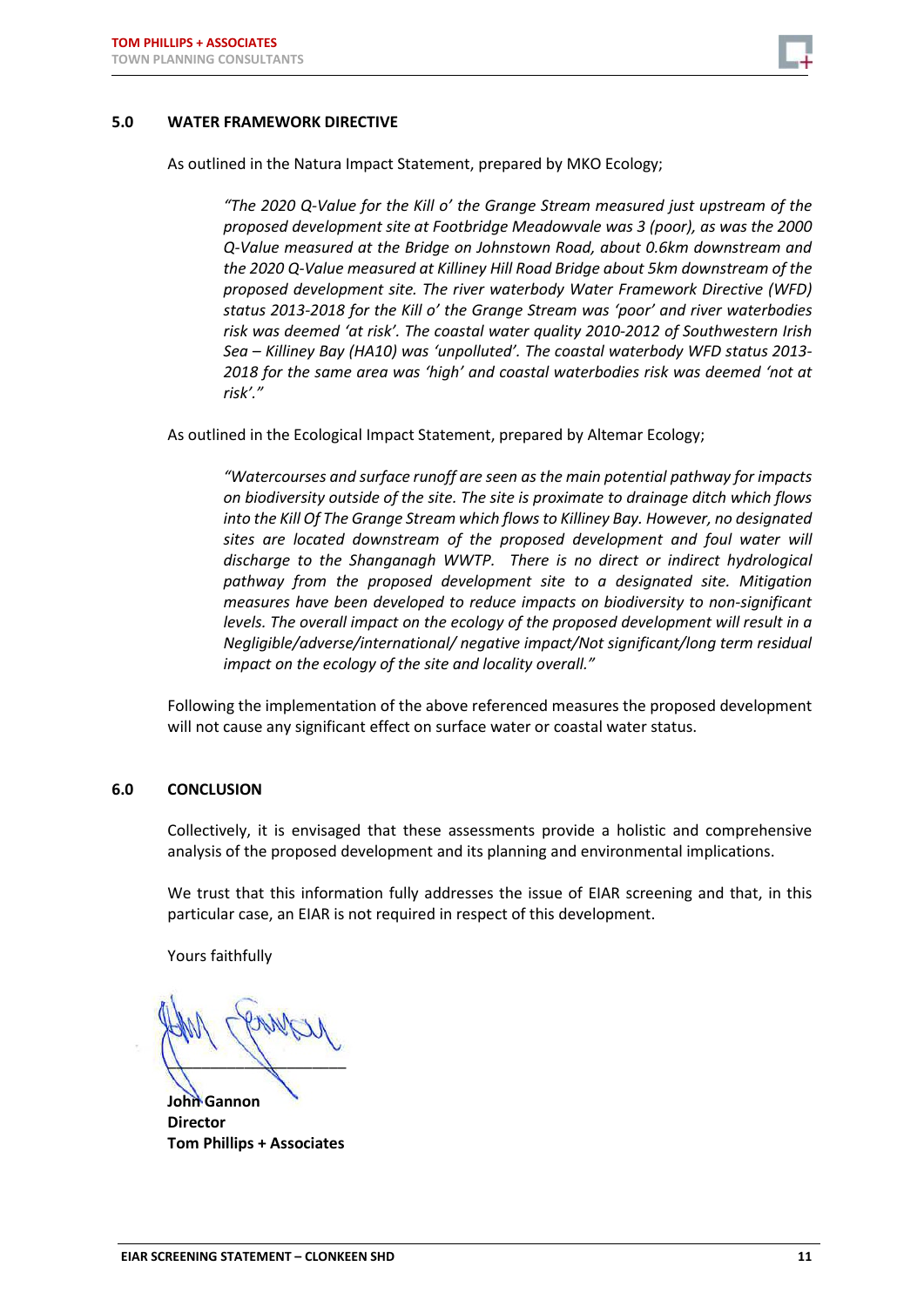

| <b>Questions to be Considered For</b><br>further guidance on factors to be<br>considered see the more detailed<br>questions listed in the <b>Scoping</b><br><b>Guidance</b>                                                                                              | Yes/ No/? Briefly describe                                                                                                                                                                                                                                                                                                                                                                                                                                                                     | Is this likely to result in a<br>significant impact? Yes/ No/?-<br>Why?                                                                                                                                                                      |
|--------------------------------------------------------------------------------------------------------------------------------------------------------------------------------------------------------------------------------------------------------------------------|------------------------------------------------------------------------------------------------------------------------------------------------------------------------------------------------------------------------------------------------------------------------------------------------------------------------------------------------------------------------------------------------------------------------------------------------------------------------------------------------|----------------------------------------------------------------------------------------------------------------------------------------------------------------------------------------------------------------------------------------------|
| Will<br>construction,<br>operation,<br>decommissioning or demolition<br>works of the Project involve<br>actions that will cause physical<br>the<br>in<br>locality<br>changes<br>(topography, land use, changes in<br>waterbodies, etc.)?                                 | The<br>development<br>Yes.<br>will<br>comprise the provision of a new<br>residential<br>development<br>and<br>additional<br>population<br>on<br>a<br>currently vacant, former part of<br>school playing fields. Thus, a new<br>land use will be established on the<br>site.                                                                                                                                                                                                                    | No.<br>The<br>adjoining<br>area<br>is<br>by<br>characterised<br>significant<br>residential<br>development<br>and<br>zoning designation for the site<br>permits residential development<br>in the statutory Development Plan<br>for the area. |
| Will construction or the operation<br>of the<br>Project<br>use<br>natural<br>resources such as land, water,<br>materials or energy, especially any<br>which<br>resources<br>are<br>non-<br>renewable or are in short supply?                                             | No. Whilst zoned serviced urban<br>land is a scarce resource in Dublin,<br>the proposed scheme will deliver a<br>sustainable residential proposal<br>that ensures the site will be<br>efficiently used.                                                                                                                                                                                                                                                                                        | No.                                                                                                                                                                                                                                          |
| Will the Project involve the use,<br>storage, transport, handling or<br>production of substances<br>or<br>material which could be harmful<br>health,<br>the<br>human<br>to<br>to<br>environment or raise concerns<br>about actual or perceived risks to<br>human health? | No, other than the small amounts<br>typically used<br>residential<br>in<br>households.                                                                                                                                                                                                                                                                                                                                                                                                         | No.                                                                                                                                                                                                                                          |
| Will the Project produce solid<br>wastes during construction or<br>operation or decommissioning?                                                                                                                                                                         | Yes. Construction activities, such<br>basement excavation<br>and<br>as<br>demolition of an existing office,<br>will<br>subject<br>be<br>to<br>on-site<br>management, as per the enclosed<br>documentation.                                                                                                                                                                                                                                                                                     | No. Whilst the development will<br>require small scale demolition and<br>the excavation and<br>transport of soil, this is not<br>significant<br>considered<br>the<br>in<br>of<br>residential<br>context<br>a<br>development.                 |
| Will the Project release pollutants<br>or any hazardous, toxic or noxious<br>substances to air or lead to<br>exceeding Ambient Air Quality<br>standards<br>in<br><b>Directives</b><br>2008/50/EC and 2004/107/EC)?                                                       | No. The development comprises a<br>residential proposal that will not<br>give rise to pollutants.<br>Construction activities, such as<br>basement excavation,<br>will<br>be<br>subject to on-site management, as<br>per the enclosed documentation.<br>An assessment of asbestos within<br>development<br>has<br>the<br>been<br>completed and is considered in<br>on-site management, as per the<br>enclosed documentation which<br>will prevent any asbestos material<br>from being released. | No.                                                                                                                                                                                                                                          |
| Will the Project cause noise and<br>vibration or the releasing of light,<br>heat energy or electromagnetic<br>radiation?                                                                                                                                                 | Yes. During the construction phase<br>of the project there will be a short-<br>term noise impact on nearby noise<br>sensitive properties from site<br>activities and the close proximity                                                                                                                                                                                                                                                                                                       | No. The development comprises a<br>residential proposal that will not<br>give rise to light, heat energy or<br>electromagnetic radiation.                                                                                                    |

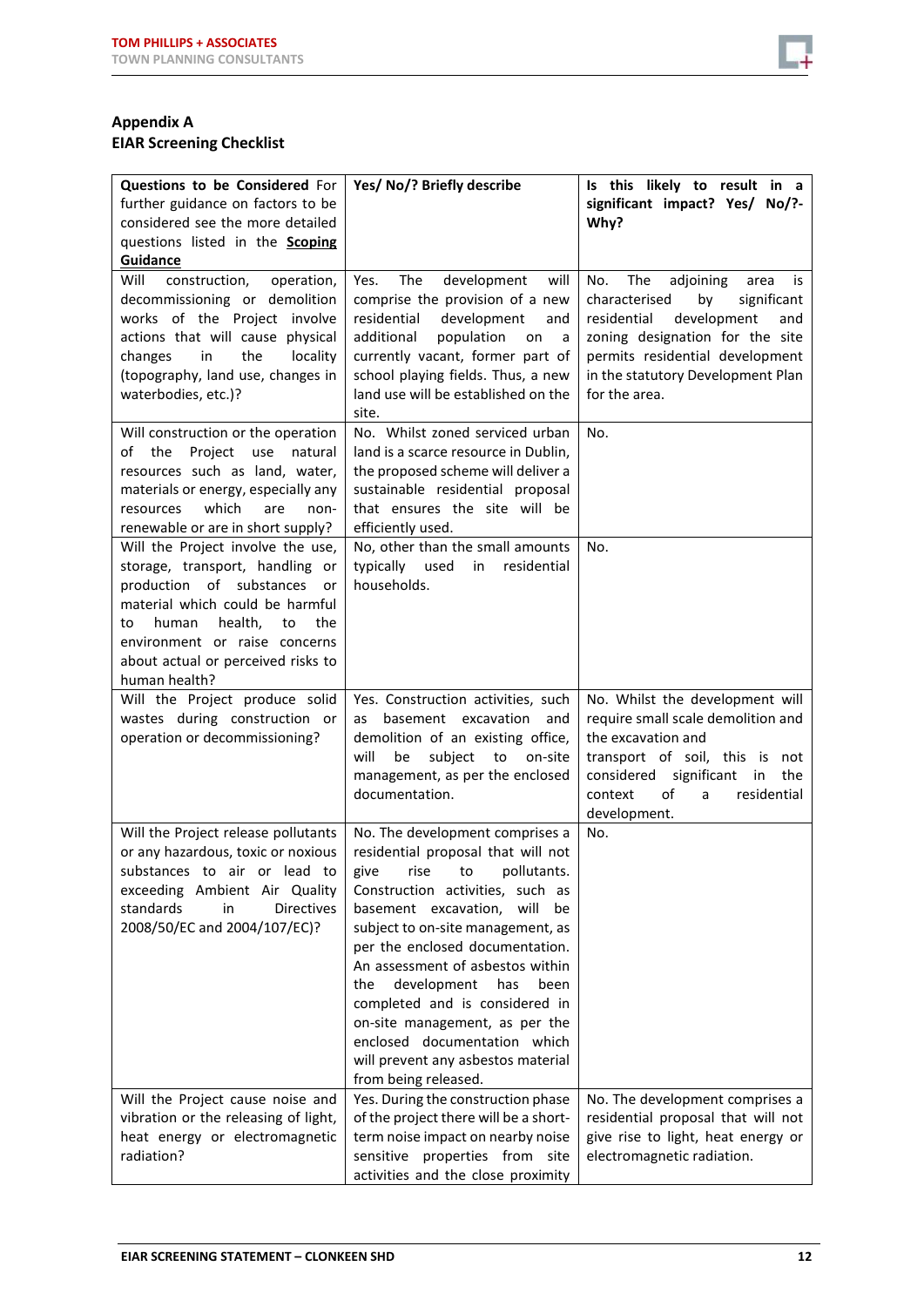

|                                                                                                                                                                                                                                                                | adjacent buildings.<br>The<br>οf<br>application of<br>binding<br>noise<br>limits, hours of operation, along<br>implementation<br>with<br>οf<br>appropriate noise and vibration<br>control measures, will ensure that<br>noise and vibration are kept to<br>minimised. For nearby noise<br>sensitive locations within 30 m<br>potential negative, significant and<br>short-term effects are likely. | With the application of mitigation<br>measures for building services<br>noise, the range of potential noise<br>levels is not expected to add<br>significantly to the existing noise<br>environment. The resultant noise<br>effect from this source will be of<br>neutral, not significant, long-term<br>impact. The predicted change<br>noise levels<br>associated<br>with<br>additional traffic is not predicted<br>to have a significant impact. In the<br>context of the existing noise<br>environment, the overall effects<br>noise<br>contribution<br>from<br>οf<br>increased traffic is considered to<br>be negative, not significant and<br>long-term effect at nearby noise<br>sensitive locations. Construction<br>activities will be subject to on-site<br>management and monitoring, as<br>required, to alleviate any short<br>term impacts. |
|----------------------------------------------------------------------------------------------------------------------------------------------------------------------------------------------------------------------------------------------------------------|----------------------------------------------------------------------------------------------------------------------------------------------------------------------------------------------------------------------------------------------------------------------------------------------------------------------------------------------------------------------------------------------------|---------------------------------------------------------------------------------------------------------------------------------------------------------------------------------------------------------------------------------------------------------------------------------------------------------------------------------------------------------------------------------------------------------------------------------------------------------------------------------------------------------------------------------------------------------------------------------------------------------------------------------------------------------------------------------------------------------------------------------------------------------------------------------------------------------------------------------------------------------|
| Will the Project lead to risks of<br>contamination of land or water<br>from releases of pollutants onto<br>the ground or into surface waters,<br>groundwater, coastal waters or<br>the sea?                                                                    | No. The development will connect<br>to the existing public mains water<br>supply and drainage systems.<br>Construction management will<br>ensure no impacts will affect<br>surface or ground water.                                                                                                                                                                                                | No.                                                                                                                                                                                                                                                                                                                                                                                                                                                                                                                                                                                                                                                                                                                                                                                                                                                     |
| Will there be any risk of accidents<br>during construction or operation<br>of the Project that could affect<br>health<br>the<br>human<br>or<br>environment?                                                                                                    | No. Best construction practice will<br>mitigate the risk of accidents<br>during the construction stage.                                                                                                                                                                                                                                                                                            | No.                                                                                                                                                                                                                                                                                                                                                                                                                                                                                                                                                                                                                                                                                                                                                                                                                                                     |
| the<br>Will<br>Project<br>result<br>in<br>environmentally related social<br>for<br>example,<br>in<br>changes,<br>demography traditional lifestyles,<br>employment?                                                                                             | The<br>residential<br>No.<br>new<br>development will add to the local<br>population but this is not deemed<br>a significant impact. No traditional<br>lifestyles or employment will be<br>affected as a result of this<br>development.                                                                                                                                                             | No.                                                                                                                                                                                                                                                                                                                                                                                                                                                                                                                                                                                                                                                                                                                                                                                                                                                     |
| Are there any other factors that<br>should be considered such as<br>consequential development which<br>environmental<br>could lead<br>to<br>impacts or the potential for<br>cumulative impacts with other<br>existing or planned activities in the<br>locality | There are no significant<br>No.<br>planned developments in the area<br>that will give rise to cumulative<br>impacts. Consideration has been<br>given to cumulative impacts of<br>developments,<br>adjoining<br>as<br>outlined<br>above, in individual<br>assessments and Reports.                                                                                                                  | No.                                                                                                                                                                                                                                                                                                                                                                                                                                                                                                                                                                                                                                                                                                                                                                                                                                                     |
| Is the Project located within or<br>close to any areas which are<br>protected under international, EU,<br>or national or local legislation for<br>the ecological, landscape, cultural<br>or other value, which could be<br>affected by the Project?            | No. This is confirmed in the<br>assessments included with the<br>planning application.                                                                                                                                                                                                                                                                                                             | No.                                                                                                                                                                                                                                                                                                                                                                                                                                                                                                                                                                                                                                                                                                                                                                                                                                                     |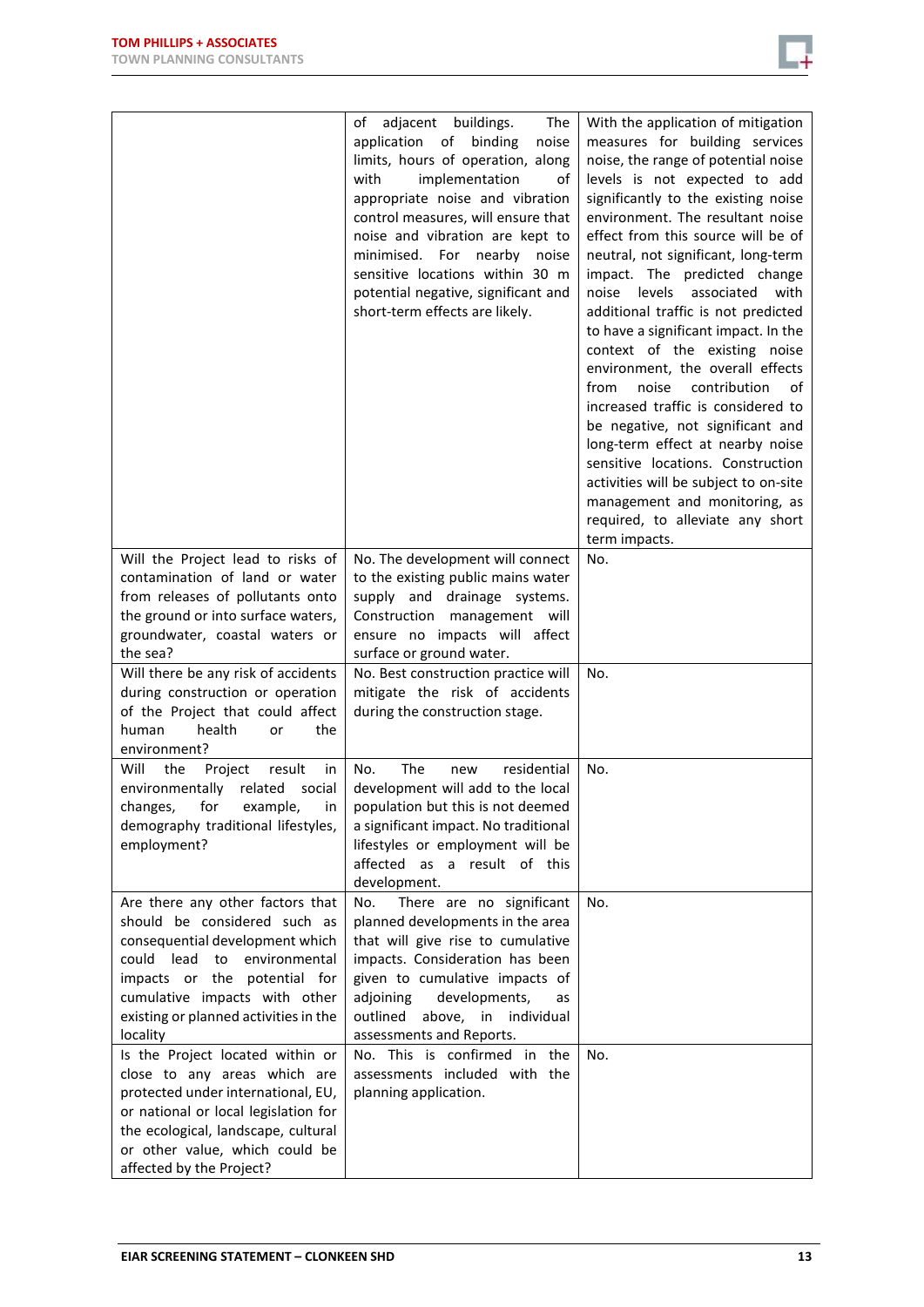

| Are there any other areas on or<br>around the location that are<br>important or sensitive for reasons<br>of their ecology eg. Wetlands,<br>or<br>other<br>watercourses<br>waterbodies, the coastal zone,<br>mountains, forests or woodlands<br>that could be affected by the<br>Project? | No. The site does not directly<br>environmentally<br>adjoin<br>any<br>sensitive areas as confirmed in the<br>Natura<br>Impact<br>Statement<br>enclosed<br>with<br>the<br>planning<br>with<br>application<br>along<br>an<br>Ecological Impact Assessment.                     | No.                                                                                                                                                                                                                                                                                                                                                                                                                                                                                                                                                                                                                                                                                                                                                                                                                                                          |
|------------------------------------------------------------------------------------------------------------------------------------------------------------------------------------------------------------------------------------------------------------------------------------------|------------------------------------------------------------------------------------------------------------------------------------------------------------------------------------------------------------------------------------------------------------------------------|--------------------------------------------------------------------------------------------------------------------------------------------------------------------------------------------------------------------------------------------------------------------------------------------------------------------------------------------------------------------------------------------------------------------------------------------------------------------------------------------------------------------------------------------------------------------------------------------------------------------------------------------------------------------------------------------------------------------------------------------------------------------------------------------------------------------------------------------------------------|
| Are there any areas on or around<br>the location that are used by<br>protected, important or sensitive<br>species of fauna or flora eg. For<br>breeding,<br>nesting,<br>foraging,<br>resting, overwintering, migration<br>which could be affected by the<br>project?                     | Yes. The adjoining school playing<br>pitches are in use by birds for<br>feeding purposes. This has been<br>confirmed<br>the<br>in<br>ecological<br>assessment, bat survey, wintering<br>bird and breeding bird survey that<br>are included with the planning<br>application. | No. The Wintering Bird Surveys<br>undertaken<br>on<br>site<br>can<br>be<br>concluded as follows (as per<br>conclusion of the MKO Survey);<br>"Of the<br>wintering waterbirds<br>recorded<br>during surveys, the<br>for<br>direct/indirect<br>potential<br>habitat loss effects was identified<br>for black-headed gull, brent geese,<br>curlew<br>and<br>oystercatcher.<br>Following consideration of the<br>effects, it is concluded that the<br>proposed development is not<br>predicted<br>to<br>result<br>any<br><b>in</b><br>significant effects on any of these<br>species. No significant effects on<br>receptors<br>of<br>International,<br>National or County Importance<br>were identified. In addition, no<br>adverse effects are predicted for<br>any SPA populations of black-<br>headed gull, brent geese, curlew<br>or oystercatcher."<br>And |
|                                                                                                                                                                                                                                                                                          |                                                                                                                                                                                                                                                                              | "When<br>presented with<br>obstacle in the landscape birds<br>take evasive action to avoid a<br>collision. For example, geese are<br>predicted to avoid colliding with a<br>moving object like an operating<br>turbine 99.8% of the time (SNH,<br>2013).<br>$\mathbf{A}$<br>prominent,<br>large,<br>stationary<br>object<br>like<br>the<br>development<br>proposed<br>is<br>predicted to pose a negligible risk<br>of collision. Significant effects are<br>not predicted."<br>Further information on this is<br>provided in the MKO NIS Report<br>and associated Wintering Bird<br>Surveys.<br>In addition, the site has been<br>surveyed for flora and fauna by                                                                                                                                                                                            |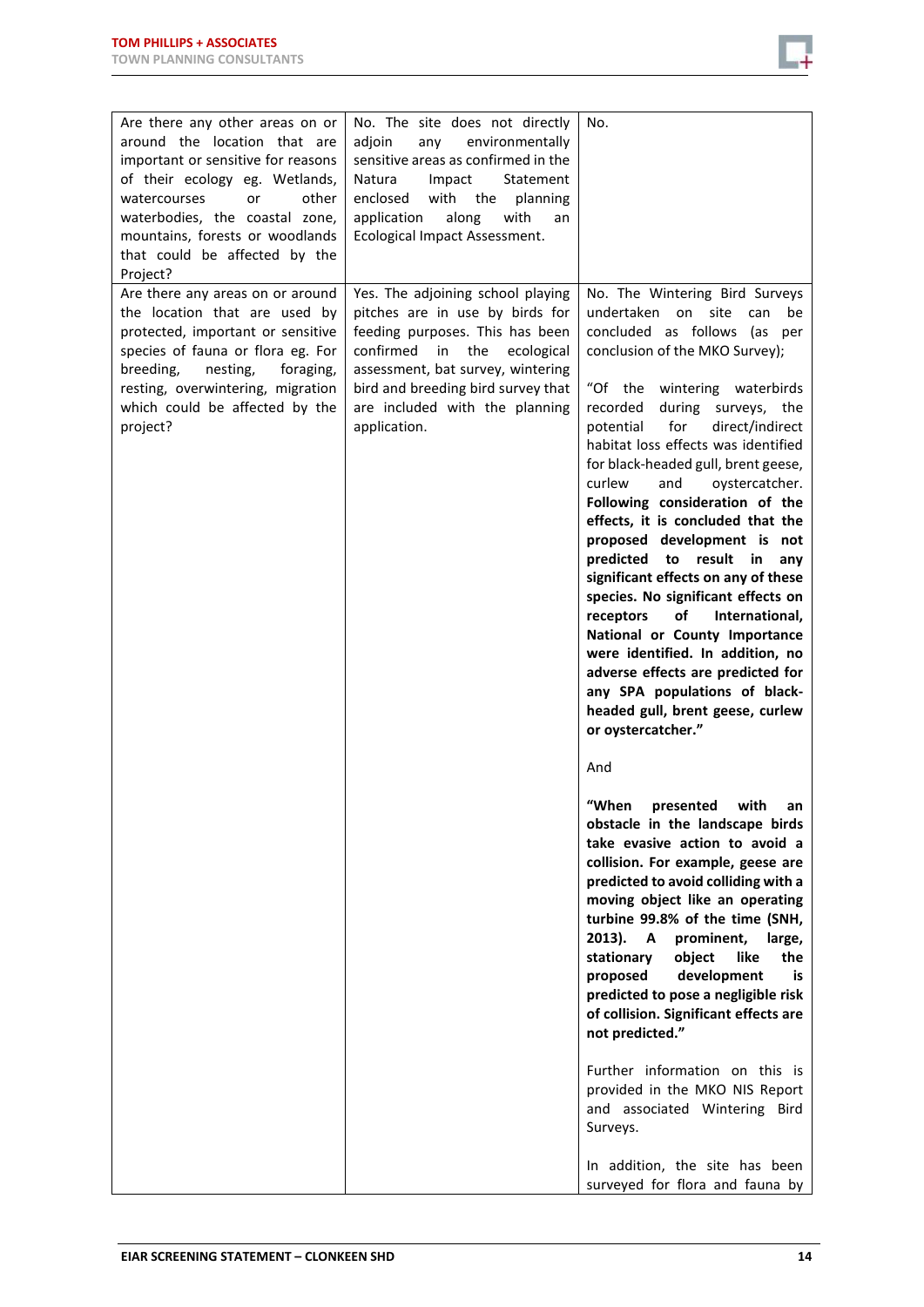

|                                                                                                                                                                                                |                                                                                                                                                                                                                                                                                                                                                  | Altemar Ltd. Please refer to<br>Ecological<br>enclosed<br>Impact<br>This<br>Assessment.<br>Assessment<br>concludes;<br>significant environmental<br>"No<br>impacts are likely in relation to the<br>construction or operation of the<br>proposed development."<br>The project Ecologist has also<br>made specific recommendations<br>to the landscape architect in<br>relation to planting considerations<br>assist with promotion of<br>to |
|------------------------------------------------------------------------------------------------------------------------------------------------------------------------------------------------|--------------------------------------------------------------------------------------------------------------------------------------------------------------------------------------------------------------------------------------------------------------------------------------------------------------------------------------------------|---------------------------------------------------------------------------------------------------------------------------------------------------------------------------------------------------------------------------------------------------------------------------------------------------------------------------------------------------------------------------------------------------------------------------------------------|
| Are there any inland, coastal,<br>marine or underground waters (or<br>of<br>the<br>features<br>marine<br>environment) on or around the<br>location that could be affected by<br>the Project?   | No. The site is not located in<br>proximity to any inland or other<br>waters that will be affected by this<br>development.<br>An<br>adjoining<br>drainage ditch has been suitably<br>assessed from both a drainage<br>as well<br>for<br>perspective,<br>as<br>ecological<br>significance<br>and<br>included<br>in<br>assessments<br>accordingly. | pollinators and bat populations.<br>No.                                                                                                                                                                                                                                                                                                                                                                                                     |
| Are there any features of high<br>landscape or scenic value on or<br>around the location that could be<br>affected by the Project?                                                             | No. No surrounding lands have<br>been designated as being of high<br>landscape or scenic value. A<br>Landscape and Visual Impact<br>Assessment Report has been<br>provided as part of the planning<br>application<br>included<br>and<br>is<br>accordingly.                                                                                       | No.                                                                                                                                                                                                                                                                                                                                                                                                                                         |
| Are there any routes or facilities<br>on or around the location which<br>are used by the public for access to<br>recreation or other facilities,<br>which could be affected by the<br>Project? | No. The site is not open to the<br>public<br>Careful<br>at<br>present.<br>consideration of the adjoining<br>playing pitches has been included<br>and protected from impacts in the<br>Construction<br>Environmental<br>Management Plan submitted with<br>the planning application.                                                               | No.                                                                                                                                                                                                                                                                                                                                                                                                                                         |
| Are there any transport routes on<br>or around the location that are<br>susceptible to congestion or which<br>cause environmental problems,<br>which could be affected by the<br>Project?      | No. The Transport and Traffic<br>assessment enclosed with the<br>planning application confirms that<br>the surrounding road network and<br>transportation<br>routes<br>can<br>accommodate<br>the<br>proposed<br>development.                                                                                                                     | No.                                                                                                                                                                                                                                                                                                                                                                                                                                         |
| Is the Project in a location in which<br>it is likely to be highly visible to<br>many people?                                                                                                  | Yes. As the proposed development<br>is 6 no. storeys at its hightest point<br>and the surrounding context is of<br>1 to 2 no. storey housing<br>developments. A Landscape and<br>Visual Impact Assessment has<br>been carried out as part of this                                                                                                | No.                                                                                                                                                                                                                                                                                                                                                                                                                                         |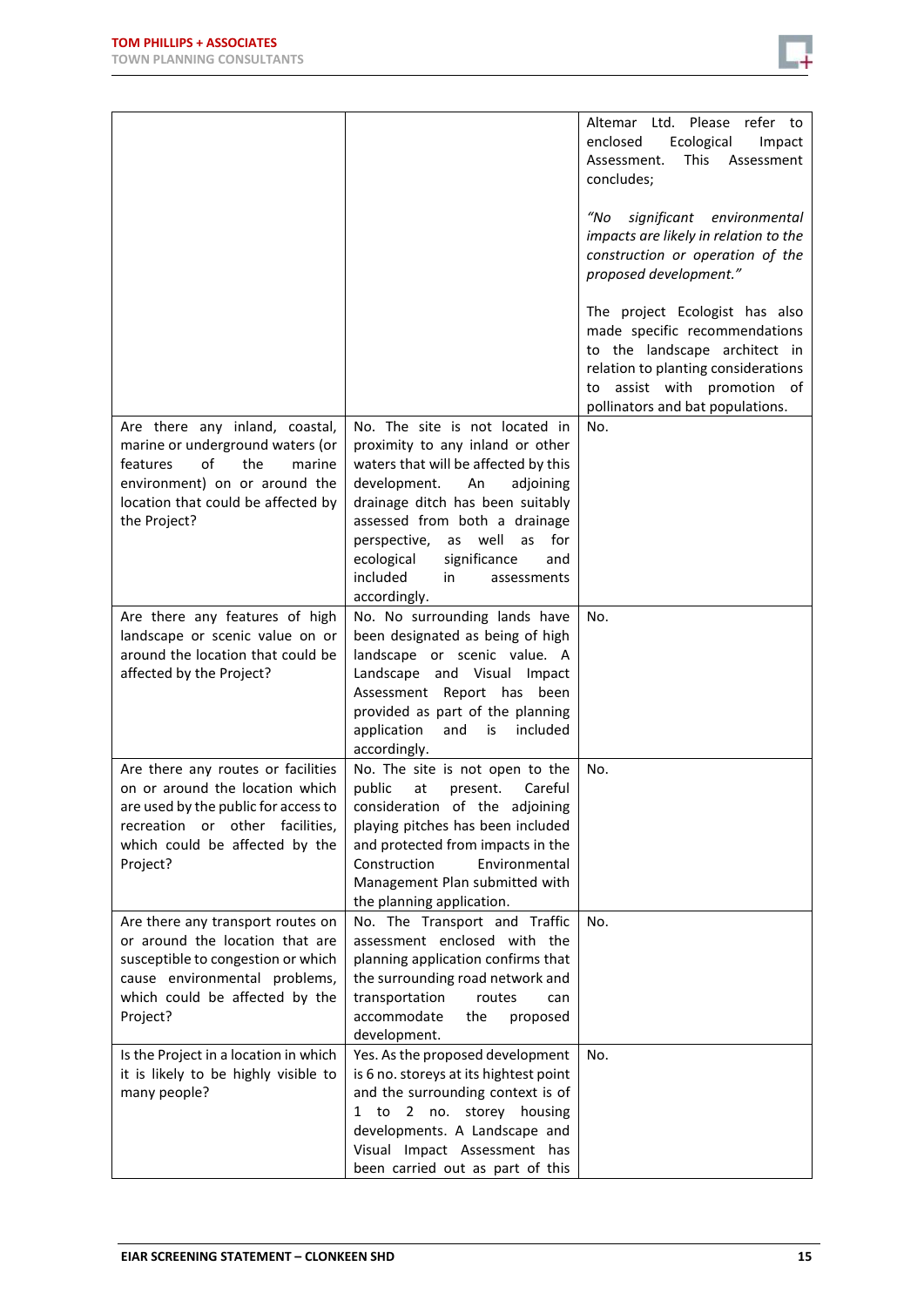

| Are there any areas or features of<br>historic or cultural importance on<br>or around the location that could<br>be affected by the Project?                                                                                                                                                        | application. This Report concludes<br>that the proposed development<br>will be visible to many people,<br>however this impact is deemed to<br>be acceptable. Several design and<br>landscape<br>interventions<br>have<br>been included in the proposed<br>development to mitigate this<br>impact.<br>No. | No.                                                                                                                                                                                                                                                                                                     |
|-----------------------------------------------------------------------------------------------------------------------------------------------------------------------------------------------------------------------------------------------------------------------------------------------------|----------------------------------------------------------------------------------------------------------------------------------------------------------------------------------------------------------------------------------------------------------------------------------------------------------|---------------------------------------------------------------------------------------------------------------------------------------------------------------------------------------------------------------------------------------------------------------------------------------------------------|
| Is the Project located<br>in<br>a<br>undeveloped<br>previously<br>area<br>where there will be loss of<br>greenfield land                                                                                                                                                                            | While the site itself<br>is is<br>Yes.<br>undeveloped, it previously formed<br>a part of a wider educational use<br>and are not accessible or open to<br>the public.                                                                                                                                     | No. The lands have no amenity<br>value, are secured behind private<br>fencing and at present<br>are<br>unavailable for public use.<br>The<br>proposed development will open<br>up the site for public open space,<br>residential use and the community<br>may avail of a childcare facility on<br>site. |
| Are there existing land uses within<br>or around the location e.g. homes,<br>gardens, other private property,<br>industry, commerce, recreation,<br>public open space, community<br>agriculture, forestry,<br>facilities,<br>tourism, mining or quarrying that<br>could be affected by the Project? | Yes. The site adjoins existing<br>residential developments on its<br>boundaries and adjoining school<br>playing fields.                                                                                                                                                                                  | No. The subject development is<br>carefully designed to ensure no<br>adverse impacts on the amenities<br>of these properties will arise.                                                                                                                                                                |
| Are there any plans for future land<br>uses within or around the location<br>that could be affected by the<br>Project?                                                                                                                                                                              | No. All existing land uses in the site<br>vicinity<br>well<br>established<br>are<br>comprising<br>residential<br>and<br>institutional.                                                                                                                                                                   | No.                                                                                                                                                                                                                                                                                                     |
| Are there areas within or around<br>the location which are densely<br>populated or built-up, that could<br>be affected by the Project?                                                                                                                                                              | Yes. The site is located within a<br>well-established existing suburban<br>area.                                                                                                                                                                                                                         | No. The subject development is<br>carefully designed to ensure no<br>adverse impacts on the amenities<br>of these uses will arise.                                                                                                                                                                      |
| Are there any areas within or<br>around the location which are<br>occupied by sensitive land uses<br>e.g. hospitals, schools, places of<br>worship, community facilities that<br>could be affected by the Project?                                                                                  | Yes. The site adjoins school playing<br>fields.                                                                                                                                                                                                                                                          | No. The subject development is<br>carefully designed to ensure no<br>adverse impacts on the amenities<br>of these uses will arise. In addition,<br>detailed<br>Construction<br>a<br>Management Plan is provided, to<br>alleviate<br>any<br>impacts<br>at<br>construction stage.                         |
| Are there any areas within or<br>around the location which contain<br>important, high quality or scarce<br>groundwater,<br>resources<br>e.g.<br>surface<br>waters,<br>forestry,<br>agriculture, fisheries,<br>tourism,<br>minerals, that could be affected by<br>the Project?                       | No.                                                                                                                                                                                                                                                                                                      | No.                                                                                                                                                                                                                                                                                                     |
| Are there any areas within or<br>around the location which are                                                                                                                                                                                                                                      | No.                                                                                                                                                                                                                                                                                                      | No.                                                                                                                                                                                                                                                                                                     |